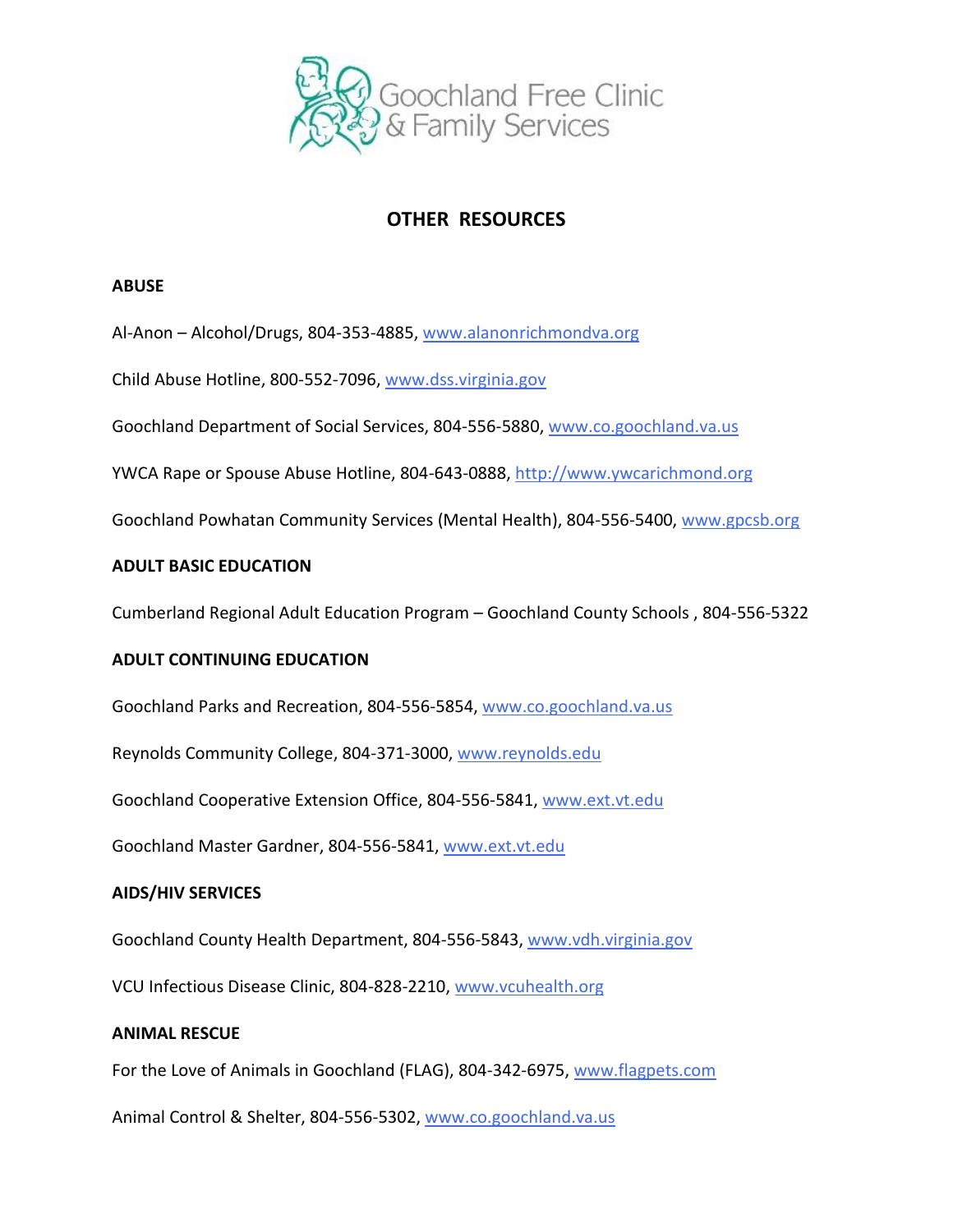# **BIRTH CONTROL/FAMILY PLANNING**

Goochland County Health Department, 804-556-5848, [www.vdh.virginia.com](http://www.vdh.virginia.com/)

# **CAREGIVER SUPPORT**

Alzheimer Care Giver Group, www.alz.org

Dover Baptist, 804-784-2025

Goochland Baptist, 804-749-3567

Senior Connections, 804-343-3056, [www.seniorconnections-va.org](http://www.seniorconnections-va.org/)

Senior Navigator Center, 804-525-7728, [www.seniornavigator.org](http://www.seniornavigator.org/)

# **CHILD ABUSE PREVENTION**

Goochland CASA (Court Appointed Special Advocates), 804-556-5876, [www.goochlandcasa.org](http://www.goochlandcasa.org/)

Goochland Department of Social Services, 804-556-5880, [www.co.goochland.va.us](http://www.co.goochland.va.us/)

Prevent Child Abuse Virginia, 800-244-5373, [www.preventchildabuseva.org](http://www.preventchildabuseva.org/)

Child Welfare League of America, 703-412-2400, [www.cwla.org](http://www.cwla.org/)

# **CHILD CARE SUBSIDIES**

Goochland Department of Social Services, 804-556-5880, [www.co.goochland.va.us](http://www.co.goochland.va.us/)

### **CHILDREN'S HEALTH SERVICES**

Children's Hospital – Richmond, 804-321-7474, [www.childrenshosp-richmond.org](http://www.childrenshosp-richmond.org/)

VCU Child Development Center, 804-828-7377, [www.soe.vcu.edu/cdc/](http://www.soe.vcu.edu/cdc/)

Goochland Community Services (Mental Health), 804-556-5400, [www.gpcsb.org](http://www.gpcsb.org/)

Goochland County Health Department – Well-Baby Checks, Immunizations, 804-556- 5843, [www.vdh.virginia.gov](http://www.vdh.virginia.gov/)

Goochland Dept of Social Services (apply for Medicaid, Famis), 804-556- 5880, [www.co.goochland.va.us](http://www.co.goochland.va.us/)

# **CHILD SUPPORT**

Division of Child Support Enforcement, 800-468-8894, [www.childsupport.virginia.gov](http://www.childsupport.virginia.gov/)

Goochland Court Services Unit, 804-556-5346, [www.djj.virginia.gov](http://www.djj.virginia.gov/)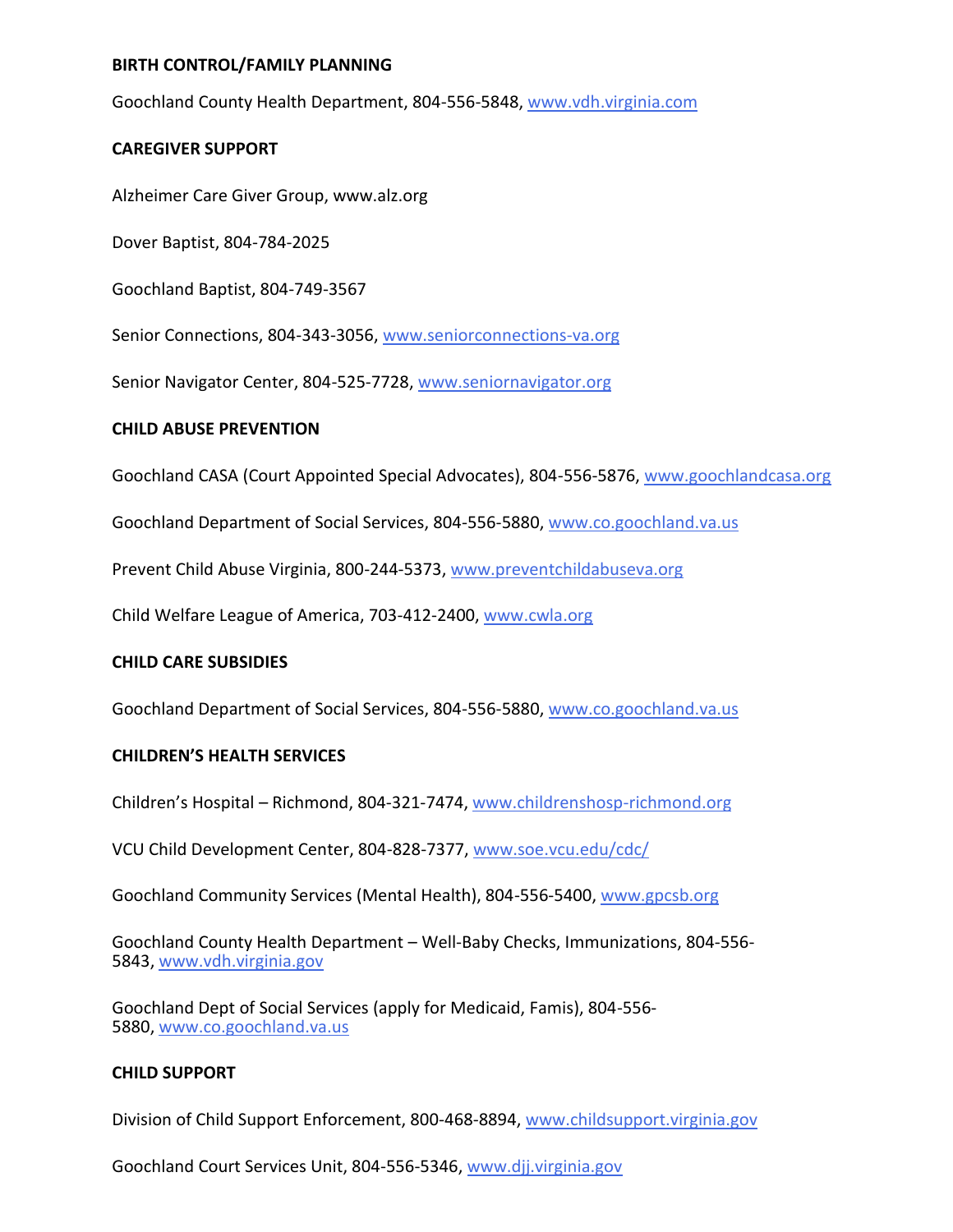# **CLINICS/HEALTH SERVICES**

Goochland County Health Department, 804-556-5843, [www.vdh.virginia.gov](http://www.vdh.virginia.gov/)

# **CLOTHES**

Goodwill Industries, 804-708-7006, [www.goodwillvirginia.org](http://www.goodwillvirginia.org/)

# **COOLING ASSISTANCE**

Senior Connections, 804-556-4815, [www.seniorconnections-va.org](http://www.seniorconnections-va.org/)

# **CRISIS INTERVENTION/MENTAL HEALTH**

Goochland Powhatan Community Services, 804-556-5400, [www.gpcsb.org](http://www.gpcsb.org/)

Richmond Organization for Sexual Minority Youth (ROSMY Hotline), 888-644- 4390, [www.rosmy.org](http://www.rosmy.org/)

# **DAYCARE (CHILDREN)**

Goochland Headstart, 804-207-4090

Goochland Family YMCA, 804-556-9887, [www.ymcarichmond.org](http://www.ymcarichmond.org/)

Goochland Department of Social Services, 804-556-5880, [www.co.goochland.va.us](http://www.co.goochland.va.us/)

VA Child Care Registry, [www.dss.virginia.gov/facility/search/cc.cgi](http://www.dss.virginia.gov/facility/search/cc.cgi)

### **DENTAL CARE**

Small Smiles Dental Clinic of Richmond (Children), 804-266-5040, [www.smallsmiles.com](http://www.smallsmiles.com/)

VCU Dental Clinic, 804-828-9190, [www.vcu.edu](http://www.vuc.edu/)

### **DISABILITY SERVICES**

Goochland Department of Social Services, 804-556-5880, [www.co.goochland.va.us](http://www.co.goochland.va.us/)

Infant and Toddler Connection of VA, 804-786-3710, [www.infantva.org](http://www.infantva.org/)

disAbility Navigator[, http://www.virginianavigator.org/virginiaNavigator/](http://www.virginianavigator.org/virginiaNavigator/)

VA Office for Protection and Advocacy, 800-552-3962, [www.vopa.state.va.us](http://www.vopa.state.va.us/)

Resources for Independent Living, 804-353-6503, [www.ril-va.org](http://www.ril-va.org/)

Patient Advocacy Foundation (PAF), 800-532-5274, [www.patientadvocate.org](http://www.patientadvocate.org/)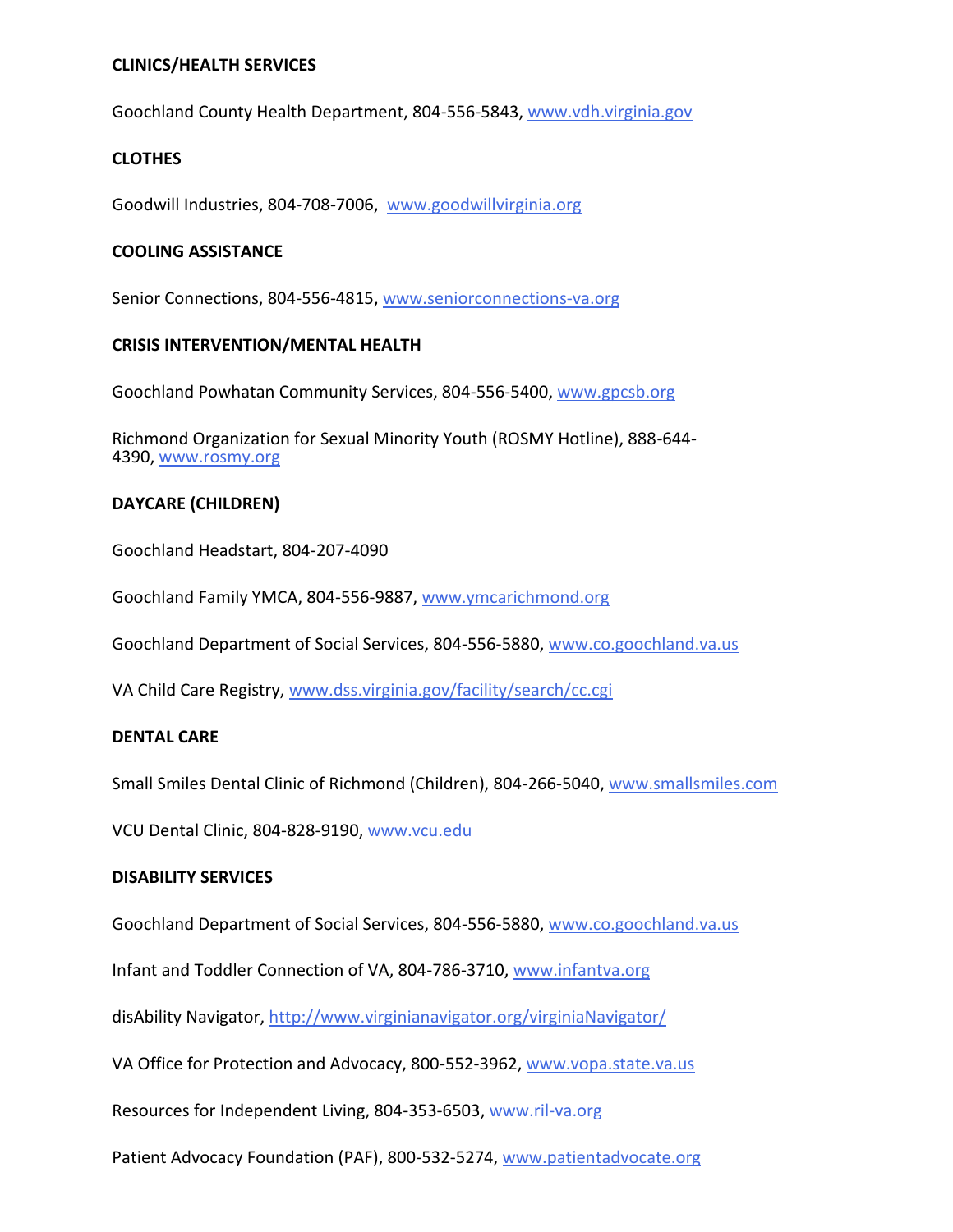BenefitsCheckUP, <http://www.benefitscheckup.org/>

Social Security Administration, 800-772-1213, [www.ssa.gov](http://www.ssa.gov/)

# **DISASTER RELIEF**

American Red Cross, 804-780-2250, [www.redcross.org](http://www.redcross.org/)

Salvation Army, 804-225-7470, [www.uss.salvationarmy.org](http://www.uss.salvationarmy.org/)

Goochland Department of Social Services, 804-556-5880, [www.co.goochland.va.us](http://www.co.goochland.va.us/)

Goochland County Health Department, 804-556-5843, [www.vdh.virginia.gov](http://www.vdh.virginia.gov/)

# **DOMESTIC VIOLENCE**

Domestic Violence Hotline, 800-838-8238, [www.vsdvalliance.org](http://www.vadvalliance.org/)

Goochland Court Services, 804-556-5345, [www.co.goochland.va.us](http://www.co.goochland.va.us/)

Goochland Department of Social Services, 804-556-5880, [www.co.goochland.va.us](http://www.co.goochland.va.us/)

Goochland Commmownwealth Attorney Victim Witness Coordinator, 804-556-5370

I-CAN (online protective orders and info), [www.courts.state.va.us/courtadmin/aoc/judpln/programs/afapo/filing\\_information/gooc](http://www.courts.state.va.us/courtadmin/aoc/judpln/programs/afapo/filing_information/goochland.pdf) [hland.pdf](http://www.courts.state.va.us/courtadmin/aoc/judpln/programs/afapo/filing_information/goochland.pdf)

# **DOMESTIC VIOLENCE SHELTERS**

YWCA Rape and Spouse Abuse Hotline, 804-643-0888, [www.ywca.org](http://www.ywca.org/)

Safe Harbor, 804-287-7877, [www.safeharborshelter.com](http://www.safeharborshelter.com/)

Hanover Safe Place, 888-370-7233, [www.hanoversafeplace.com](http://www.hanoversafeplace.com/)

Shelter for Help in Emergency (SHE), 434-293-8509, [www.shelterforhelpinemergency.org](http://www.shelterforhelpinemergency.org/)

### **ELDER SERVICES**

Goochland Department of Social Services – Elder Abuse, 804-556- 5880, [www.co.goochland.va.us](http://www.co.goochland.va.us/)

Senior Connections, 804-556-4815, [www.seniorconnections-va.org](http://www.seniorconnections-va.org/)

AARP Goochland, 804-355-3600, [www.aarp.org](http://www.aarp.org/)

BenefitsCheckUP, <http://www.benefitscheckup.org/>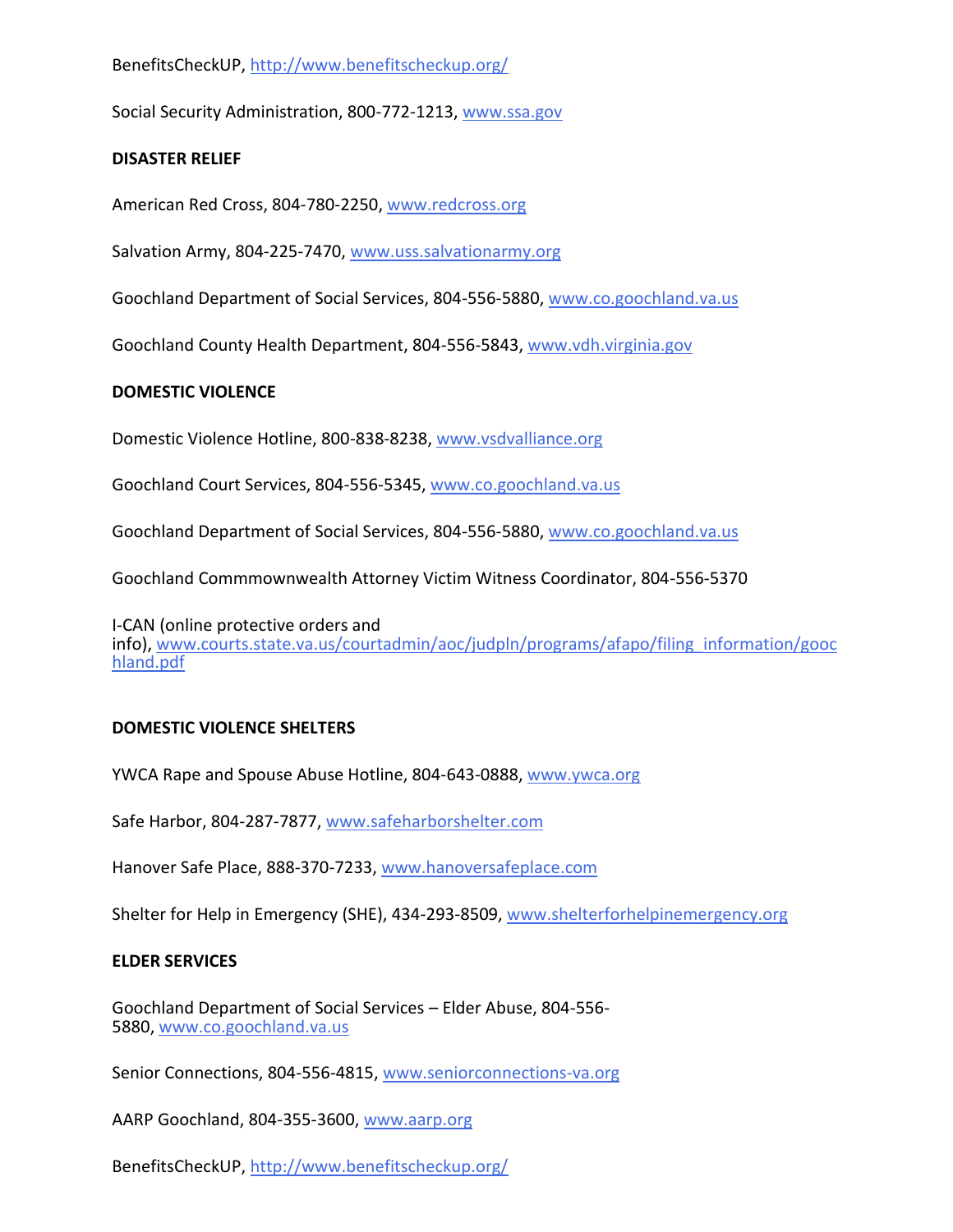# **EMERGENCY ASSISTANCE**

Goochland Department of Social Services, 804-556-5880, [www.co.goochland.va.us](http://www.co.goochland.va.us/)

Senior Connections, 804-556-4815, [www.seniorconnections-va.org](http://www.seniorconnections-va.org/)

# **EMERGENCY FINANCIAL ASSISTANCE**

Commonwealth Catholic Charities, 804-285-5900, [www.cccofva.org](http://www.cccofva.org/)

Goochland Department of Social Services, 804-556-5880, [www.co.goochland.va.us](http://www.co.goochland.va.us/)

Senior Connections – Medications, 804-556-4815, [www.seniorconnections-va.org](http://www.seniorconnections-va.org/)

### **EMERGENCY SHELTER**

Central Intake, 804-648-4177, [www.cccofva.org](http://www.cccofva.org/)

Salvation Army – Long term, 804-225-7470, [www.uss.salvationarmy.org/richmond](http://www.salvationarmyrichmond.org/)

St. Joseph's Villa – Long-term, 804-553-3258, [www.stjosephsvilla.net](http://www.stjosephsvilla.net/)

#### **EMPLOYMENT AND JOB TRAINING**

Adult Career Development Center, 804-780-4388, [www.richmond.k12.va.us](http://www.richmond.k12.va.us/)

Senior Connections, 804-343-3017, [www.seniorconnections-va.org](http://www.seniorconnections-va.org/)

VA Employment Commission, 804-786-1485, [www.vec.virginia.gov](http://www.vec.virginia.gov/)

### **Ex-Offender Re-Entry**

Offender Aid and Restoration (OAR), 804-643-2746, [www.oarric.org](http://www.oarric.org/)

Virginia Cares (Powhatan), 804-598-3351, [www.vacares.org](http://www.vacares.org/)

#### **EYE EXAMS/GLASSES**

#### **FAMILY SUPPORT**

### **FINANCIAL MANAGEMENT**

Senior Connections, 804-343-3000, [www.seniorconnections-va.org](http://www.seniorconnections-va.org/)

### **FOOD**

Goochland Department of Social Services (Food Stamps), 804-556- 5880, [www.co.goochland.va.us](http://www.co.goochland.va.us/)

Mt. Olive Baptist Church, 804-271-6489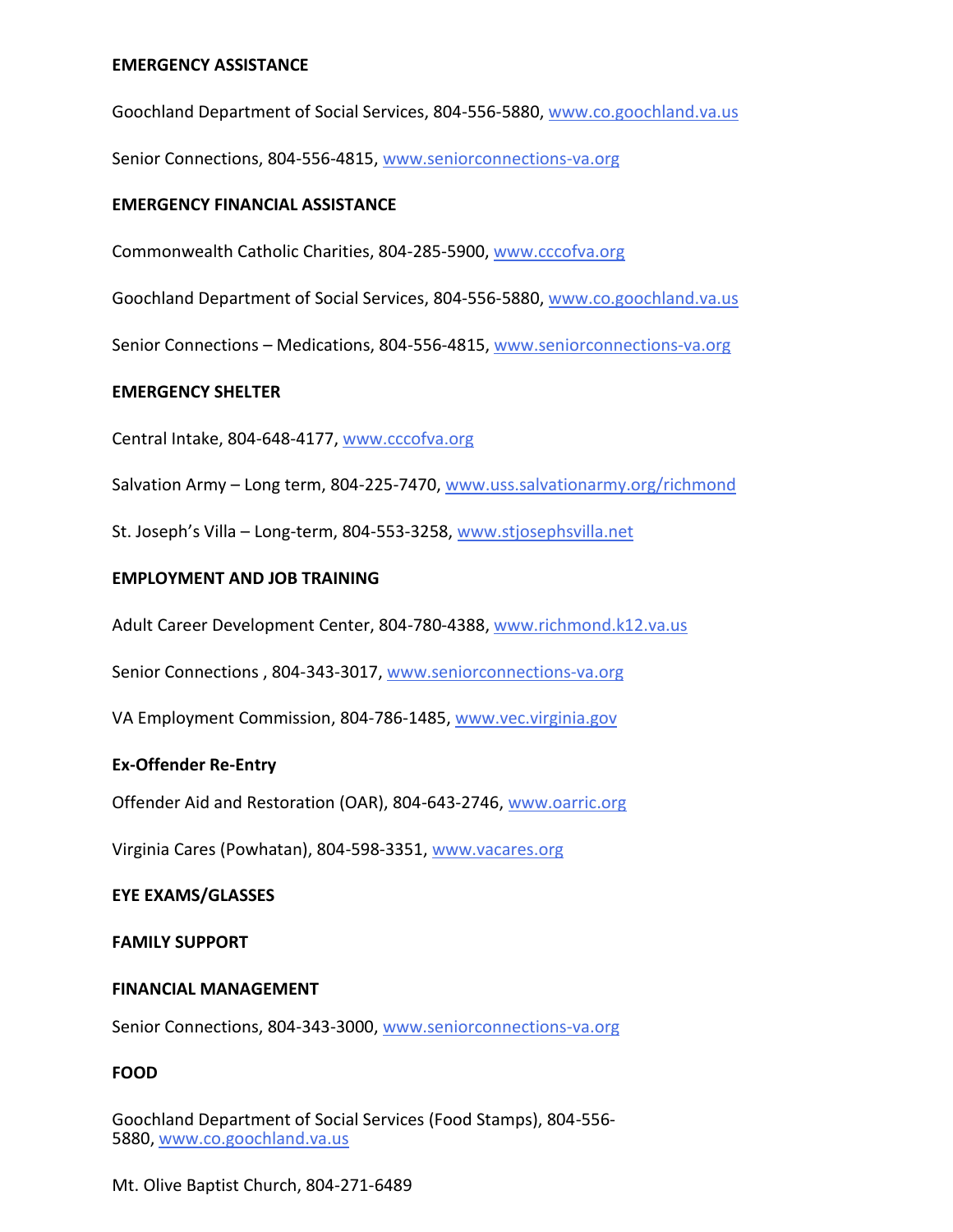Meals on Wheels, 804-673-5035, [www.mowdelivers.com](http://www.mowdelivers.com/)

Neighbors' Food Pantry @ St. Matthews UMC (hot meal), 804-784- 3176, [www.mystmatthews.org](http://www.mystmatthews.org/)

Senior Connections – Friendship Cafe, 804-556-4815, [www.seniorconnections-va.org](http://www.seniorconnections-va.org/)

Victory Christian Fellowship – Harvest Food Pantry, 804-556-5700, [www.vcfgoochland.org](http://www.vcfgoochland.org/)

#### **FRIENDLY VISITORS**

Senior Connections, 804-556-4815, [www.seniorconnections-va.org](http://www.seniorconnections-va.orgged/)

### **FUEL AND HEATING ASSISTANCE**

Goochland Department of Socal Services, 804-556-5880, [www.co.goochland.va.us](http://www.co.goochland.va.us/)

Goochland Free Clinic & Family Services-Goochland Rotary Club, 804-556- 6260, [www.goochlandfreeclinicandfamilyservices.org](http://www.goochlandfreeclinicandfamilyservices.org/)

Senior Connections, 804-556-4815, [www.seniorconnections-va.org](http://www.seniorconnections-va.org/)

### **GED/CLASSES AND TUTORING**

Cumberland Regional Adult Education Program – Goochland County Schools , 804-556-5322

Goochland Free Clinic & Family Services, 804-556- 6260, [www.goochlandfreeclinicandfamilyservices.org](http://www.goochlandfreeclinicandfamilyservices.org/)

Resource G.O.A.L.S. Institute, 804-657-2038 or 804-952-6117, [www.ResourceVA.com](http://www.resourceva.com/)

#### **GED TESTING**

Goochland County GED Testing Center- Goochland High School, 804-556- 5322, [www.glnd.k12.va.us](http://www.glnd.k12.va.us/)

#### **HEALTH INSURANCE**

FAMIS – Children, 866-873-2647, [www.famis.org](http://www.famis.org/)

Goochland Department of Social Services – Medicaid, 804-556-5880, [www.co.goochland.va.us](http://www.co.goochland.va.us/)

Senior Connections (counseling for seniors), 804-343-3000, [www.seniorconnections-va.org](http://www.seniorconnections-va.org/)

BenefitsCheckUP, <http://www.benefitscheckup.org/>

Social Security Administration (Medicare), 800-772-1213, [www.ssa.gov](http://www.ssa.gov/)

#### **HEALTH & FITNESS**

Goochland Family YMCA, 804-556-9887, [www.ymcarichmond.org](http://www.ymcarichmond.org/)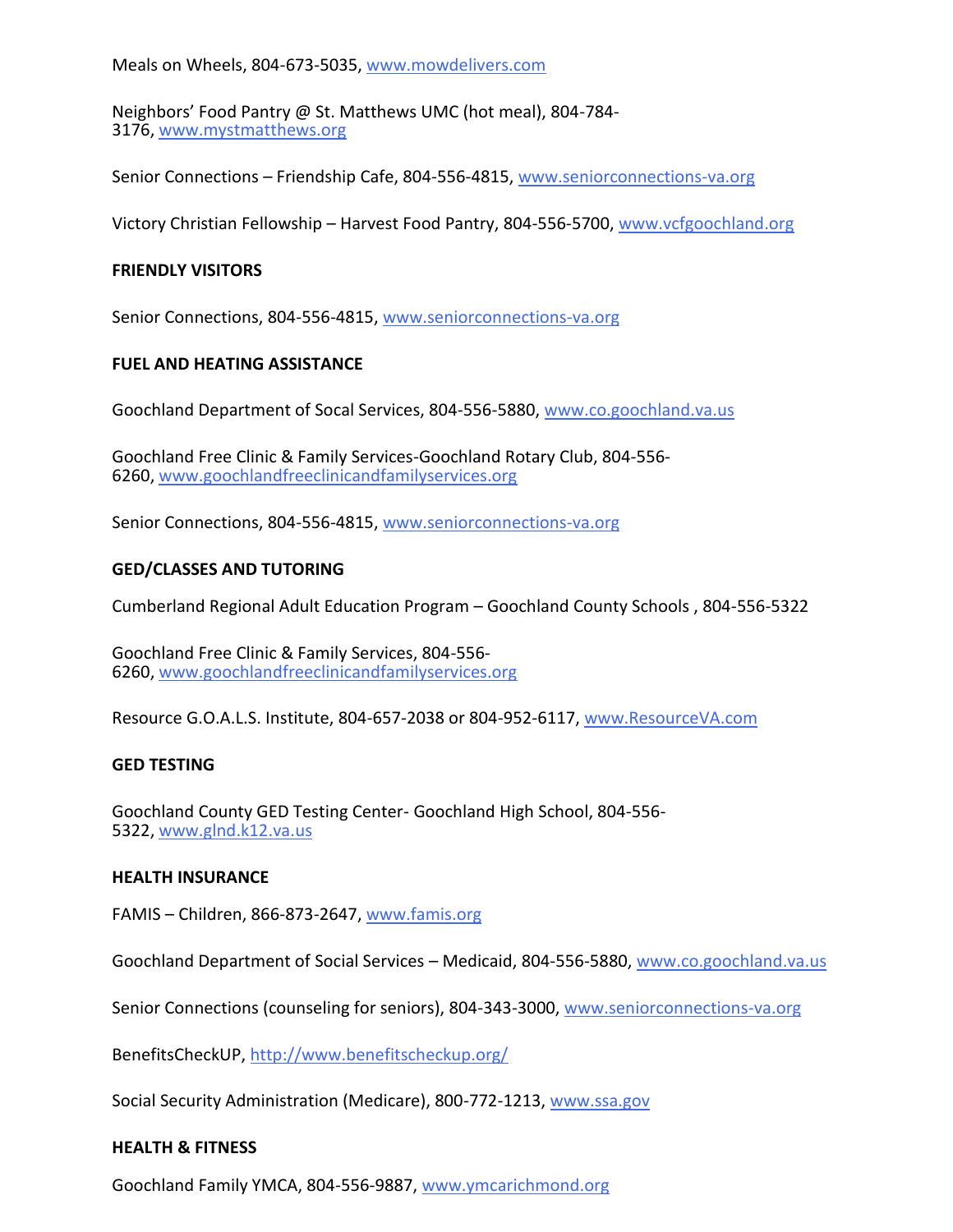Goochland Parks and Recreation, 804-556-5854, [www.co.goochland.va.us](http://www.co.goochland.va.us/)

### **HOME DELIVERED MEALS**

Senior Connections, 804-556-4815, [www.seniorconnections-va.org](http://www.seniorconnections-va.org/)

Meals on Wheels, 804-556-4815, [www.mowdelivers.org](http://www.mowdelivers.org/)

# **HOME REPAIR/MODIFICATION/WEATHERIZATION**

Goochland Department of Social Services, 804-556-5880, [www.co.goochland.va.us](http://www.co.goochland.va.uselderhomes/)

ProjectHomes (formerly ElderHomes), 804-233-2827, [www.projecthomes.org](http://www.elderhomes.org/)

Goochland County Health Department (permits), 804-556-5843, [www.vdh.state.va.us](http://www.vdh.state.va.us/)

# **HOUSING**

Goochland Habitat for Humanity, 804-784-2635, [www.habitat.org](http://www.habitat.org/)

HUD and Section 8, 804-780-4200, [www.hud.gov](http://www.hud.gov/)

Resources for Independent Living, 804-353-6503, [www.ril-va.org](http://www.ril-va.org/)

Virginia Department of Housing, 804-371-7149, [www.dhcd.virginia.gov](http://www.dhcd.virginia.gov/)

Virginia Housing Development Authority, 804-VHDA123, [www.vhda.com](http://www.vhda.com/)

Virginia Support Housing, 804-525-1950, [www.virginiasupportivehousing.org](http://www.virginiasupportivehousing.org/)

### **INSURANCE COUNSELORS**

Senior Connections, 804-343-3014, [www.seniorconnections-va.org](http://www.seniorconnections-va.org/)

BenefitsCheckUP, <http://www.benefitscheckup.org/>

Patient Advocacy Foundation (PAF), 800-532-5274, [www.patientadvocate.org](http://www.patientadvocate.org/)

### **LEGAL SERVICES**

Central Virginia Legal Aid Society, 804-648-1012, [www.cvlas.org](http://www.cvlas.org/)

Virginia Poverty Law Center, 804-782-9430, [www.vplc.org](http://www.vplc.org/)

Virginia Lawyer Referral, 800-552-7977, [www.vsb.org](http://www.vsb.org/)

### **LIBRARY**

Pamunkey Regional Library – Goochland Branch, 804-556-4774, [www.pamunkeylibrary.org](http://www.pamunkeylibrary.org/)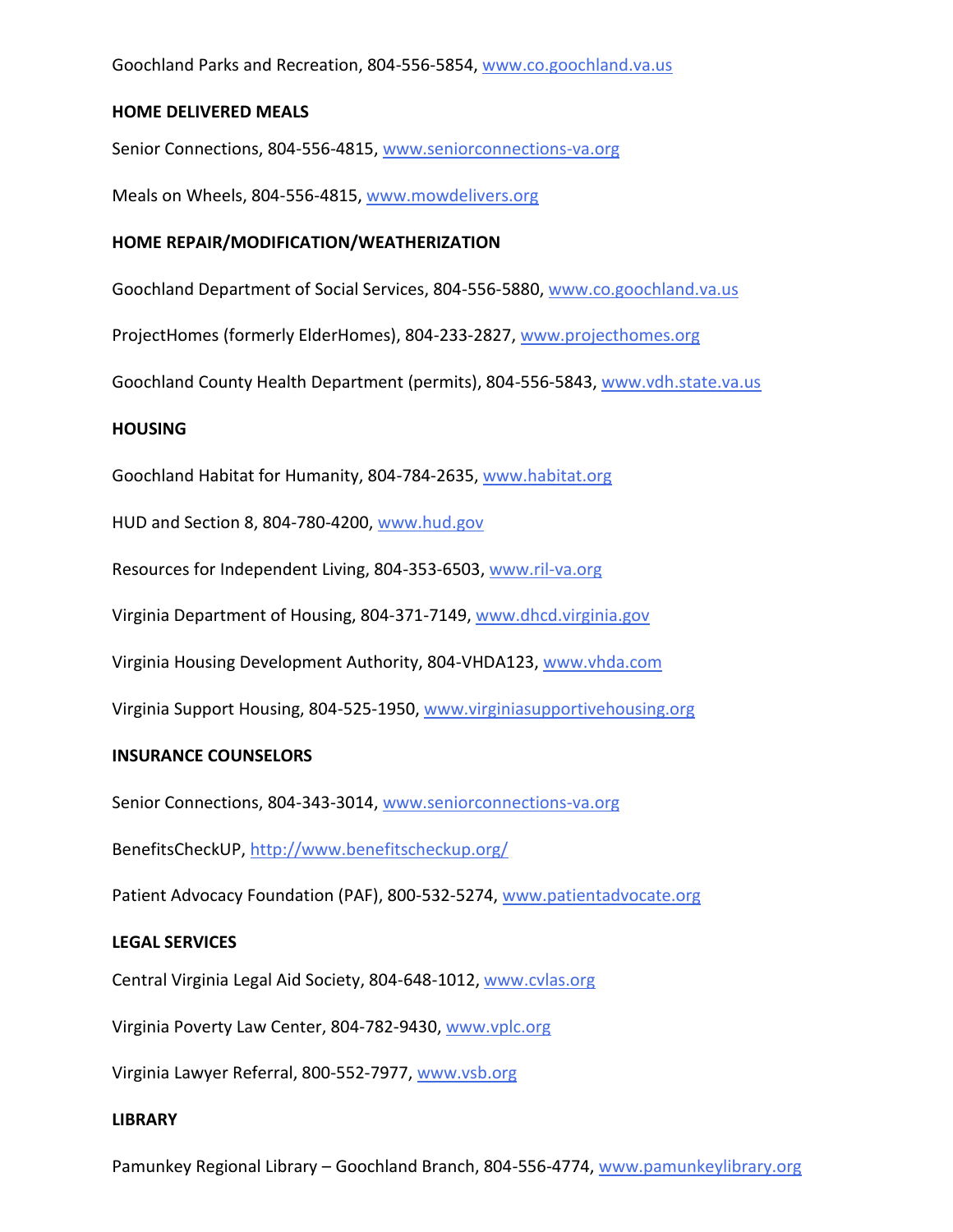# **LITERACY**

Cumberland Regional Adult Education Program – Goochland County, 804-492-5446

# **MEDICAID/MEDICARE**

Goochland Department of Social Services, 804-556-5880, [www.co.goochland.va.us](http://www.co.goochland.va.us/)

BenefitsCheckUP, <http://www.benefitscheckup.org/>

Patient Advocacy Foundation (PAF), 800-532-5274, [www.patientadvocate.org](http://www.patientadvocate.org/)

# **MEDICAL EQUIPMENT FOR INDIGENT**

Goodwill Richmond, 804-521-4916, [www.goodwillrichmond.org](http://www.goodwillrichmond.org/)

VA Rehabilitative Services, 804-662-7000, [www.vadrs.org](http://www.vadrs.org/)

### **MEDICAL CARE**

Goochland County Health Department, 804-556-5843, [www.vdh.state.va.us](http://www.vdh.state.va.us/)

# **MEDICINE**

MCV Heath Center, [www.vcuhealth.org](http://www.vcuhealth.org/)

Senior Connections, 804-556-4815, [www.seniorconnections-va.org](http://www.seniorconnections-va.org/)

BenefitsCheckUP, <http://www.benefitscheckup.org/>

### **MENTAL HEALTH**

Goochland Community Services , 804-556-5400, [www.gpcsb.org](http://www.gpcsb.orggoochland/)

Elk Hill, 457-4866, [www.elkhill.org](http://www.elkhill.org/)

### **MISSING CHILDREN**

National Runaway Switchboard, 800-786-2929, [www.1800runaway.org](http://www.1800runaway.org/)

Goochland Department of Social Services, 804-556-5880, [www.co.goochland.va.us](http://www.co.goochland.va.us/)

### **OMBUDSMANS PROGRAM**

Senior Connections, 804-343-3000, [www.seniorconnections-va.org](http://www.seniorconnections-va.org/)

### **PARENTING EDUCATION**

Goochland Office on Youth, 804-556-5875, [www.co.goochland.va.us](http://www.co.goochland.va.us/)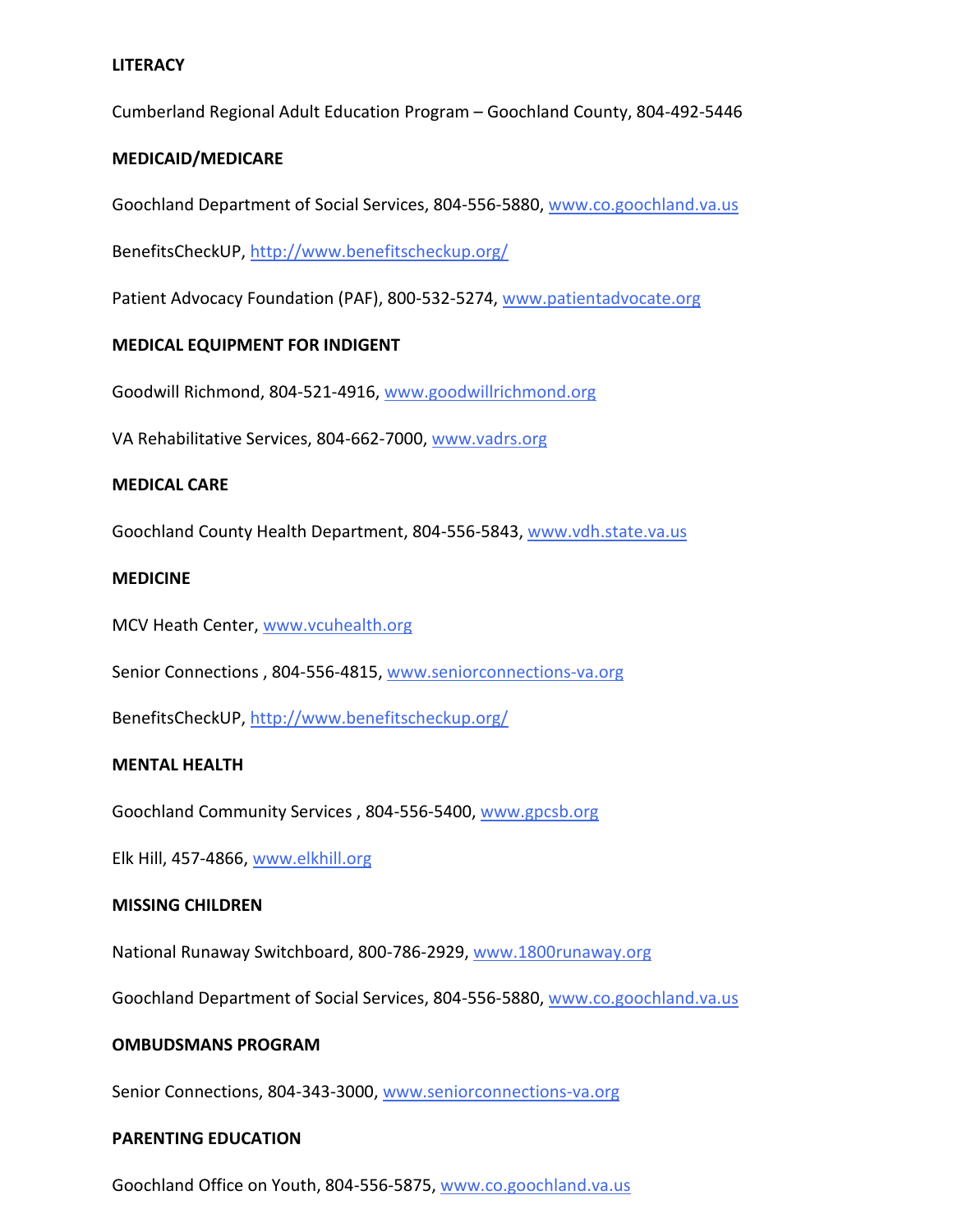Goochland Community Services , 804-556-5400, [www.gpcsb.org](http://www.gpcsb.orggoochland/)

Goochland Cooperative Extension Office, 804-556-5841 [www.ext.vt.edu](http://www.ext.vt.edugoochland/)

Goochland Department of Social Services, 804-556-5880, [www.co.goochland.va.us](http://www.co.goochland.va.us/)

### **PREGNANCY/PARENTING**

Goochland County Health Department, 804-556-5843, [www.vdh.virginia.gov](http://www.vdh.virginia.govcommonwealth/)

Commonwealth Catholic Charities, 804-285-5986, [www.cccofva.org](http://www.cccofva.org/)

Family LifeLine, 804-282-4255, [www.family-lifeline.org](http://www.family-lifeline.org/)

### **PRESCHOOL PROGRAMS**

Goochland County Head Start, 804-556-4829, [www.glnd.k12.va.us](http://www.glnd.k12.va.us/)

Virginia Preschool Initiative, 804-556-5631, [www.doe.virginia.gov](http://www.doe.virginia.gov/)

Tender Tots Programs, 804-556-5631, [www.glnd.k12.va.us](http://www.glnd.k12.va.us/)

Goochland Family YMCA, 804-556-9887, [www.ymcarichmond.org](http://www.ymcarichmond.org/)

# **RAPE REPORTING/HELP**

Domestic Violence Hotline, 800-838-8238, [www.vsdvalliance.org](http://www.vsdvalliance.org/)

YWCA Rape and Spouse Abuse Hotline, 804-643-0888, [www.ywcarichmond.org](http://www.ywca.org/)

# **REHABILITATION SERVICES**

Department of Rehabilitative Services, 804-662-7161, [www.vadrs.org](http://www.vadrs.org/)

### **SENIOR SERVICES**

American Association of Retired Person, 804-355-3600, [www.aarp.org](http://www.aarp.org/)

Central VA Legal Aid Society, 804-347-1012, [www.cvlas.org](http://www.cvlas.orgsenior/)

Senior Connections, 804-556-4815, [www.seniorconnections-va.org](http://www.seniorconnections-va.org/)

Senior Navigator, 866-393-0957, [www.seniornavigator.org](http://www.seniornavigator.org/)

# **SMOKE ALARMS**

Goochland Fire & Rescue (free), 804-556-5304, [www.co.goochland.va.us](http://www.co.goochland.va.us/)

### **SUBSTANCE ABUSE**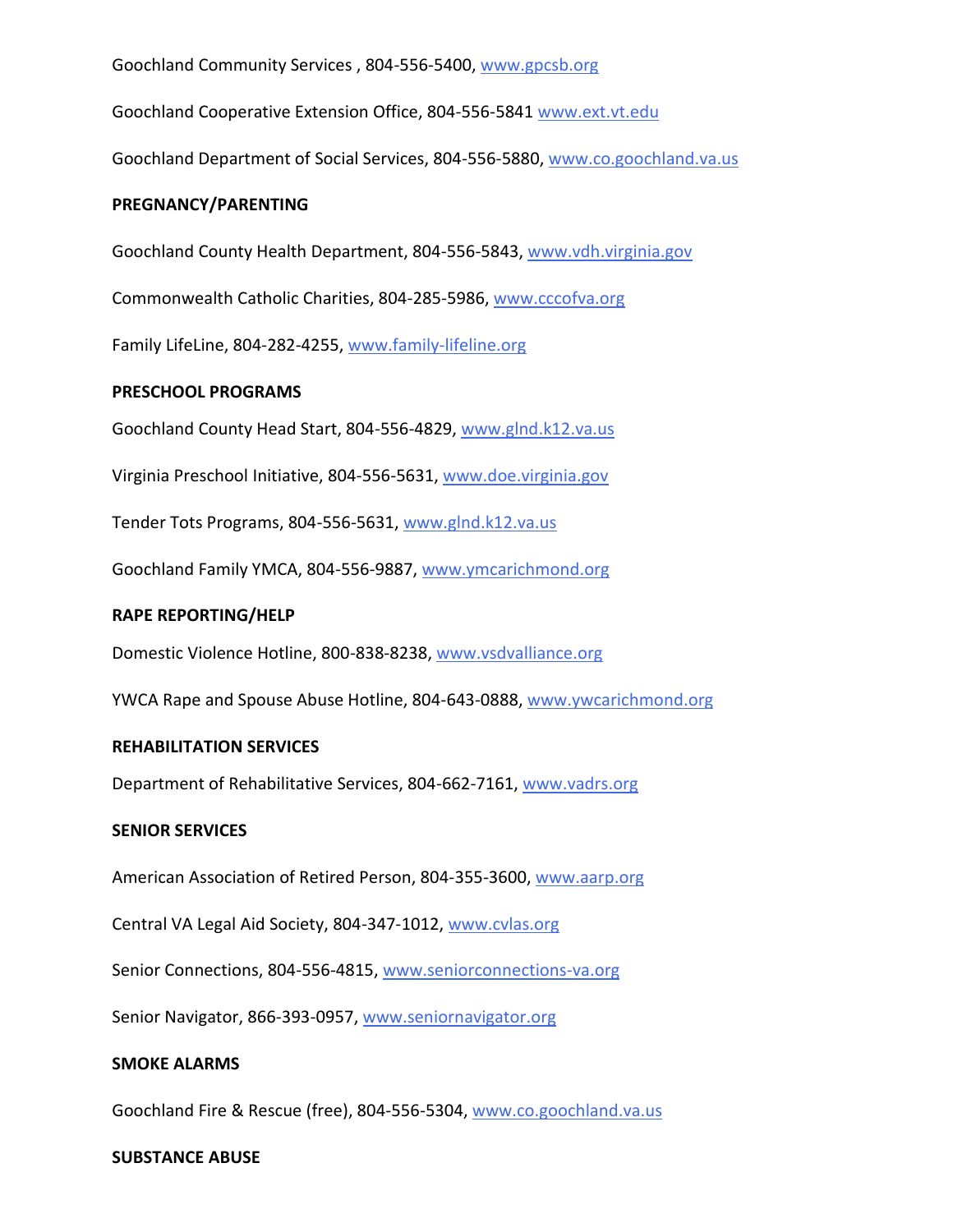Alcoholics Anonymous, 804-355-1212[, www.aarichmond.org](http://www.aarichmond.org/)

Al-anon, 804-353-4885[, www.alanonrichmond.org](http://www.alanonrichmond.org/)

Goochland Community Services Board, 804-556-5400, [www.gpcsb.org](http://www.gpcsb.org/)

Victory Christian Fellowship, 804-556-5700[, www.vcfgoochland.org](http://www.vcfgoochland.org/)

# **TELEPHONE**

Senior Connections (Telephone Reassurance Program), 804-343-3024, [www.seniorconnections](http://www.seniorconnections-va.orgsafe/)[va.org](http://www.seniorconnections-va.orgsafe/)

Safe Link Phones, 800-378-1684, [www.safelinkwireless.com](http://www.safelinkwireless.com/)

# **TRANSPORTATION**

Goochland Community Services, 804-556-5400, [www.gpcsb.org](http://www.gpcsb.org/)

Senior Connections – Seniors, Disabled, and Low Income, 804-672- 4495, [www.seniorconnections-va.org](http://www.seniorconnections-va.orgvolunteer/)

# **VOLUNTEER SERVICES**

Senior Connections, 804-343-3000, [www.seniorconnections-va.org](http://www.seniorconnections-va.orggoochland/)

Student's Guide to Volunteering, [www.onlineschools.org/student-volunteer-guide/](http://www.onlineschools.org/student-volunteer-guide/)

# **WELLS/SEPTIC PROBLEMS**

Senior Connections, 804-556-4815, [www.seniorconnections-va.org](http://www.seniorconnections-va.orggoochland/)

Goochland County Health Department (permits), 804-55-5843, [www.vdh.virginia.gov](http://www.vdh.virginia.gov/)

### **WORKFORCE TRAINING**

Cumberland Regional Adult Education Program – Goochland County, 804-492-5446

Resource G.O.A.L.S. Institute, 804-657-2038 or 804-952-6117, [www.ResourceVA.com](http://www.resourceva.com/)

Virginia Workforce, [www.workforce.virginia.gov](http://www.workforce.virginia.gov/)

Virginia Employment Commission, 804-559-3133, [www.vec.virginia.gov/](http://www.vec.virginia.gov/)

Virginia Economic Development Partnership, 804-545-5600, [www.yesvirginia.org](http://www.yesvirginia.org/)

Virginia WorkForce Network, 804-321-5690, [www.onestoprichmond.org](http://www.onestoprichmond.org/)

### **YOUTH SERVICES**